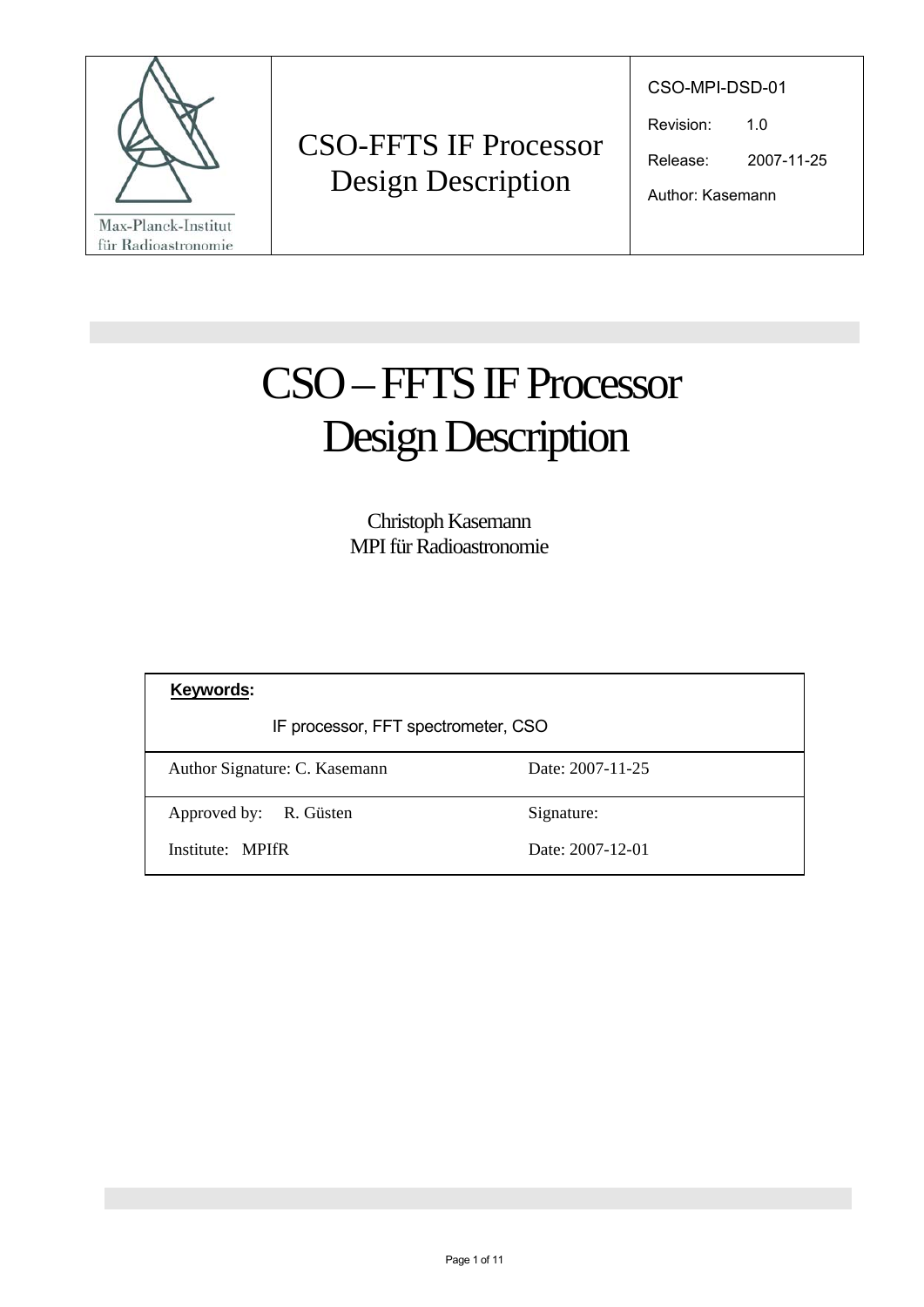

CSO-MPI-DSD-01

Revision: 1.0

Release: 2007-11-25

Author: Kasemann

### **Change Record**

| <b>REVISION</b> | <b>DATE</b> | <b>AUTHOR</b> | <b>SECTIONS/PAGES</b><br><b>AFFECTED</b> | <b>REMARKS</b>    |
|-----------------|-------------|---------------|------------------------------------------|-------------------|
| 0.1             | 25.11.07    | Kasemann      | All                                      | new document      |
| 0.2             | 29.11.07    | Güsten        |                                          | editing/additions |
|                 |             |               |                                          |                   |
|                 |             |               |                                          |                   |
|                 |             |               |                                          |                   |
|                 |             |               |                                          |                   |
|                 |             |               |                                          |                   |
|                 |             |               |                                          |                   |
|                 |             |               |                                          |                   |
|                 |             |               |                                          |                   |
|                 |             |               |                                          |                   |
|                 |             |               |                                          |                   |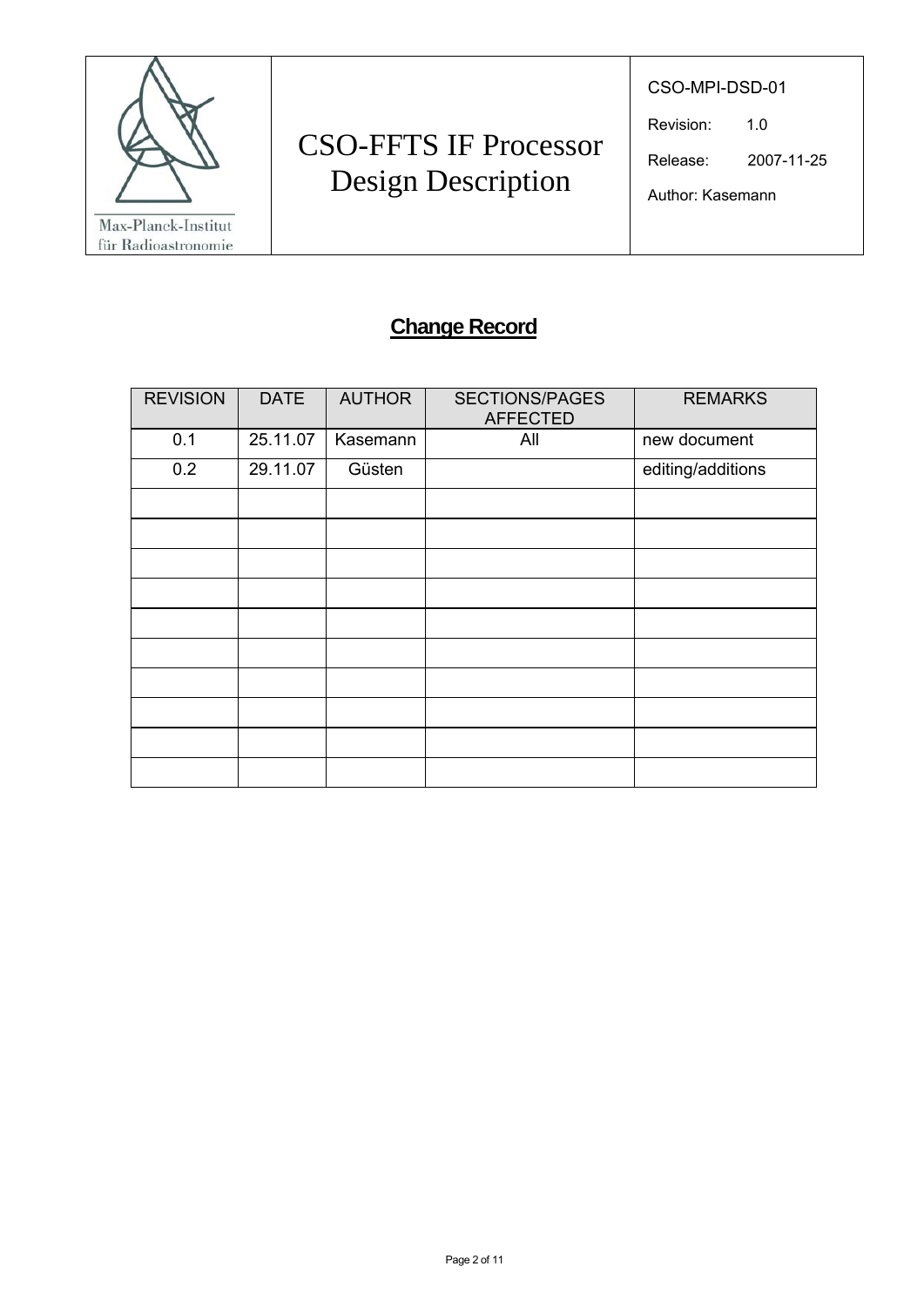

CSO-MPI-DSD-01

Revision:  $1.0$ 

2007-11-25 Release:

Table of contents

| $\mathbf{2}$ |    |
|--------------|----|
| 3            |    |
|              | 9  |
| 5            | 10 |
| 6            | 11 |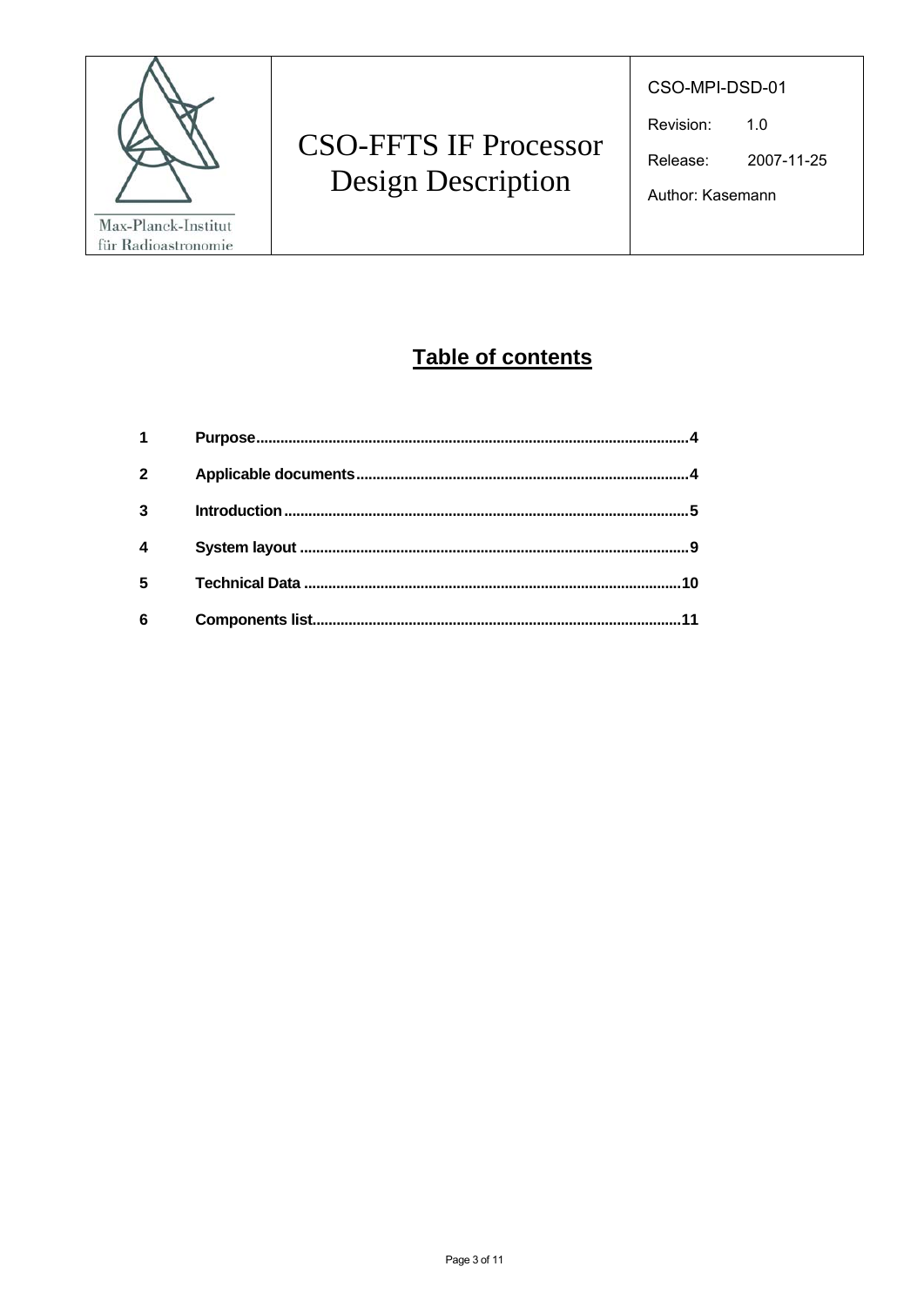

CSO-MPI-DSD-01

Revision: 1.0

Release: 2007-11-25

Author: Kasemann

#### **1 Purpose**

The purpose of this document is to provide the design description of the IF processor servicing the new FFTSpectrometer made available to the CSO by MPIfR.

#### **2 Applicable documents**

| AD-01   | CSO-MPI-MAN-01 | <b>CSO-IF processor User Manual</b> |
|---------|----------------|-------------------------------------|
| AD-02   | CSO-MPI-ICD-01 | CSO-IF processor SCPI commands      |
| $AD-03$ | CSO-MPI-MAN-02 | <b>CSO-FFTS User Manual</b>         |
| $AD-04$ | CSO-MPI-DSD-02 | <b>CSO-FFTS Design Description</b>  |
| $AD-05$ | CSO-MPI-TRE-01 | <b>Commissioning Report</b>         |
|         |                |                                     |

AD-06 folder with: electrical diagrams & data sheets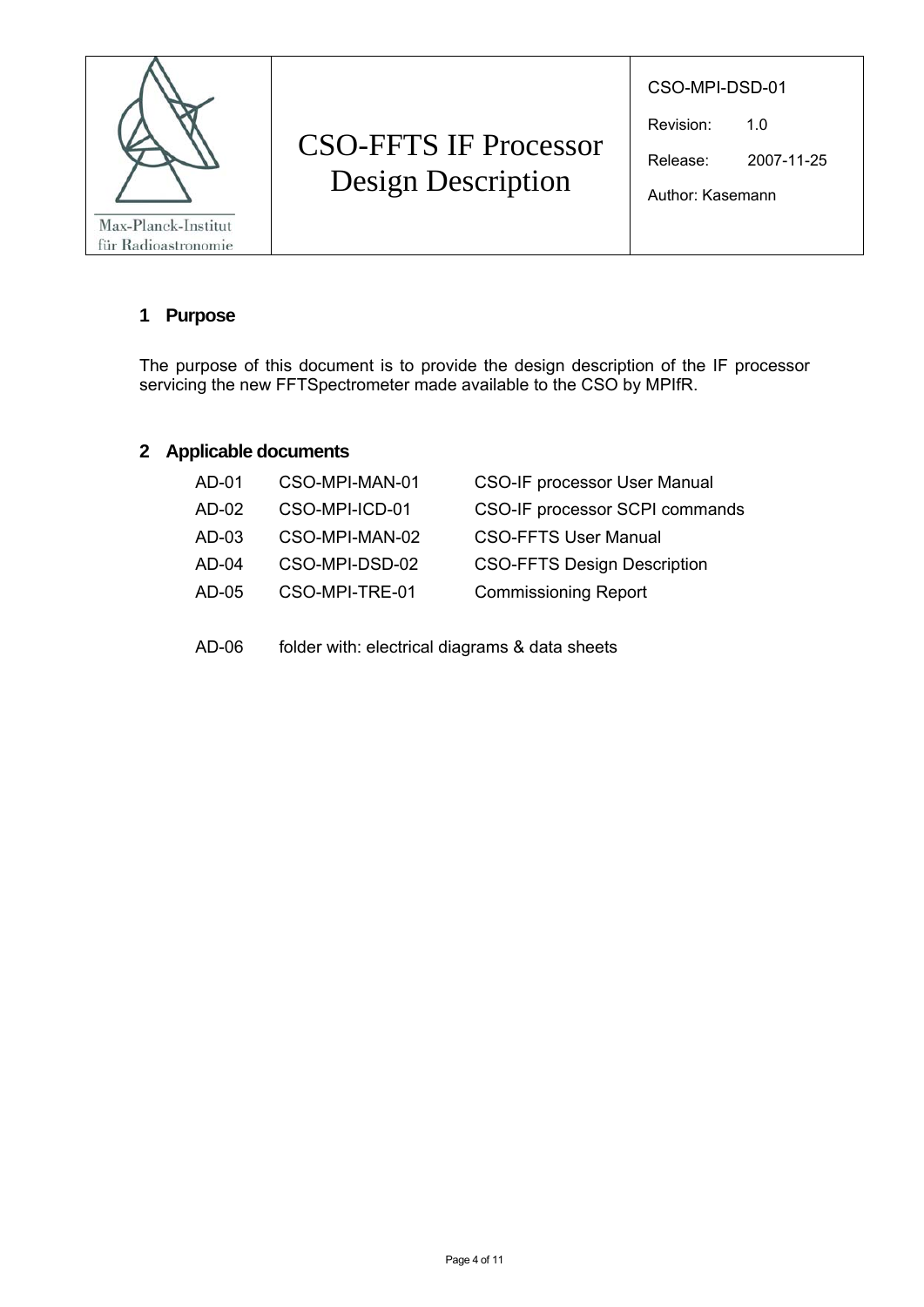

#### **3 Introduction**

The CSO-FFTS IF-processor is the link between the nominal 4-8 GHz IF output of the CSO heterodyne receivers and the CSO-FFT spectrometer.



*Fig. 1: shows the CSO-FFTS IF processor (bottom) and power supply units (top).* 

The IF-unit has 6 selectable inputs (A1-A6), with one outgoing "video" IF channel to the FFTS and 2 DC total power outputs. The unit can handle input frequencies between 4 and 8 GHz with a nominal input power level of -40 dBm  $\pm$ 10 dB. The output frequency is always between 0 and 1 GHz with a power level of 0 to +3 dBm.

The conversion between (part of the) input to the output band is done by a double heterodyne mixing process. The mixers are intrinsically double side-band mixers, but band pass and low pass filters ensure that they in fact operate in a single side-band mixing process. We always use the lower side-band (LSB). With the first conversion a (selectable) part of the 4-8 GHz wide input band will be converted to a 2-4 GHz (intermediate) band. This 2-4 GHz band is limited by sharp-edge band pass filters (14 order). In a second conversion the signal is processed (again in LSB mode) to the nominal 0-1 GHz input band of the FFT spectrometers. Once more, the frequency band is limited by sharp-edge low pass filters. The upper edge of the 2-4 GHz filter defines the steepness of the slope of the lower edge of the output band and the upper edge of the 1 GHz low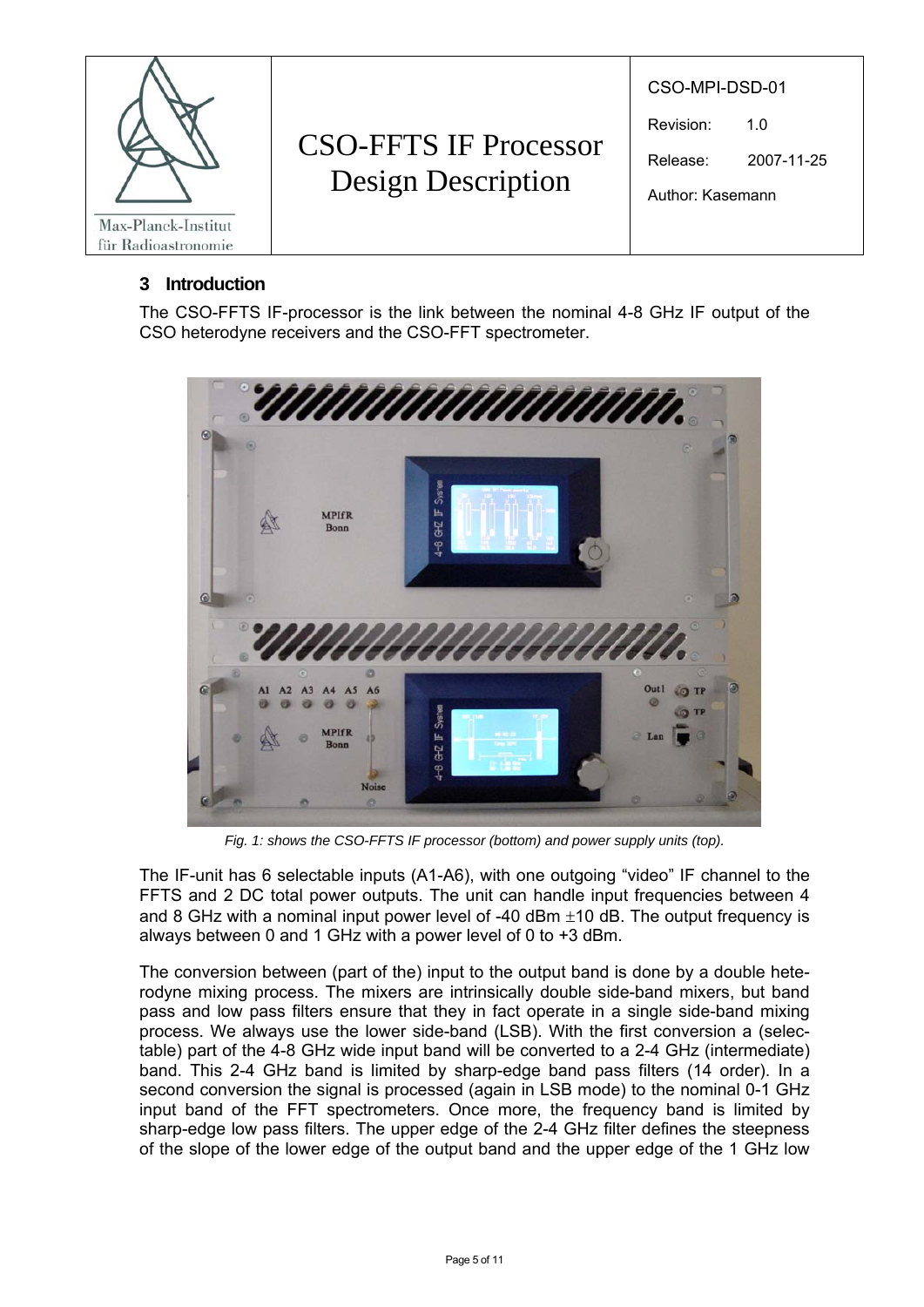

pass filter provides the slope of the upper edge of the output band. Right after the input select switch an isolator ensures good input match.



*Fig. 2: Input selection switch with the isolator and band definition filter.* 

At the 2-4 GHz level a step attenuator with a nominal attenuation of 10 dB (attenuation range  $\pm$ 10 dB, in steps of 1 dB) is used to provide the nominal output level of 0 to 3 dBm to the FFTS.



*Fig. 3: The block diagram shows the processing at the 2-4 GHz intermediate frequency stage. The first part is a 2 – 4 GHz high gain amplifier, followed by a low pass filter, a bandpass filter and the step attenuator. The low pass filter is used as a band stop filter for the LO (8–11 GHz) The upper edge of the 2–4 GHz filter defines the lower band edge of the output band. The step attenuator is set nominally to 10 dB, with an attenuation range of*  $\pm$  *10 dB.*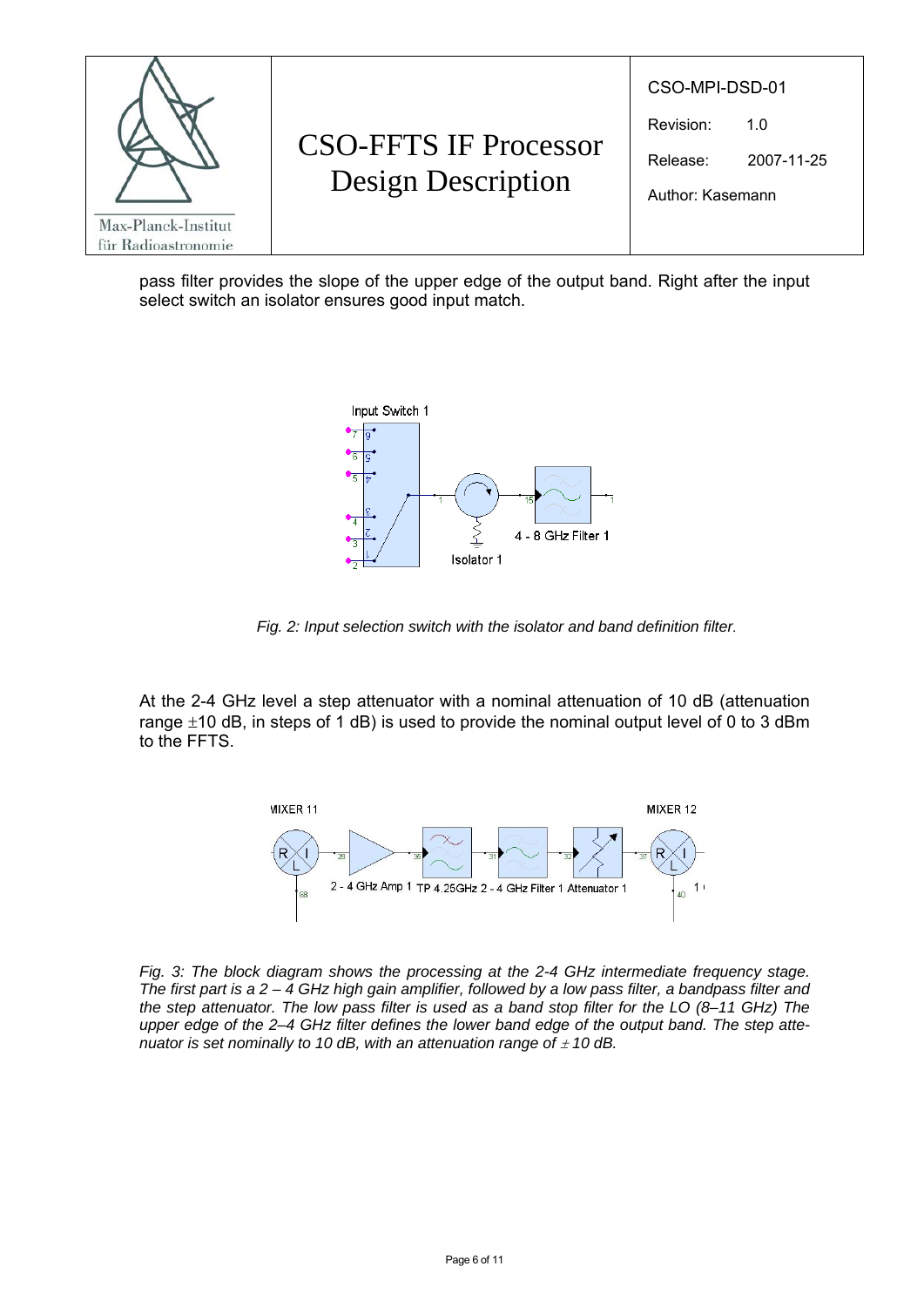

The total power detector is limited to the same 1 GHz wide band, selected for the spectrometer, so to provide the total power with the same atmospheric transmission.



*Fig. 4: shows the 0-1 GHz part of the IF processor: two 1 GHz low pass filters define the upper edge of the output band. The total power detector is located close to the output of the processor chain and detects the power level of the signal in the same frequency band that is delivered to the FFTS. The total power signal is available on the front panel (BNC connector, Fig.1).*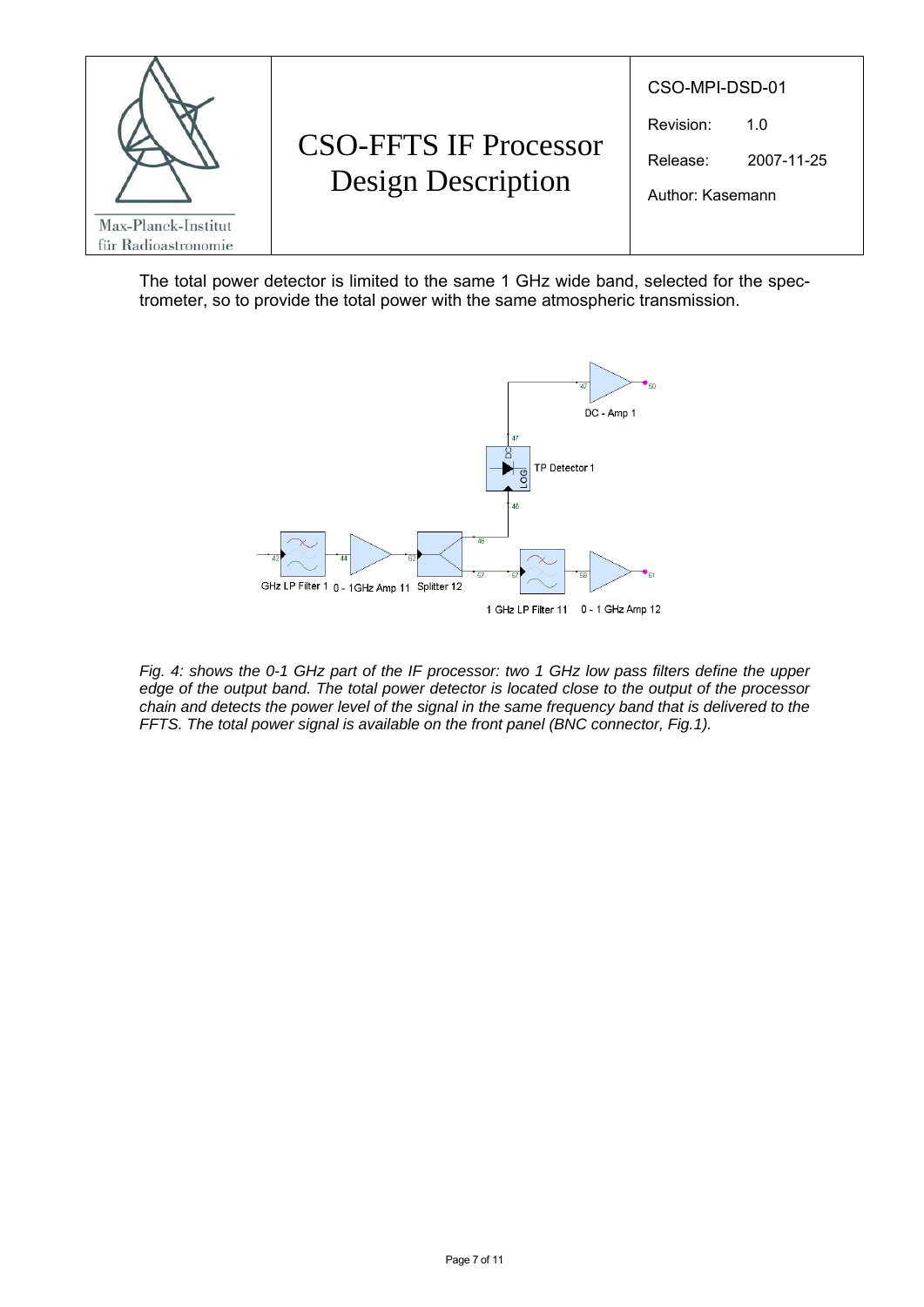

We integrated a 4 - 8 GHz noise source for general test purposes. The output of the source is available at the front panel of the IF- processor and is normally connected to the input port number 6.



*Fig. 5: shows the layout of the 4-8 GHz noise source. The noise source consists of a 50 Ohm load as the generator and a 4 – 8 GHz microwave amplifier.*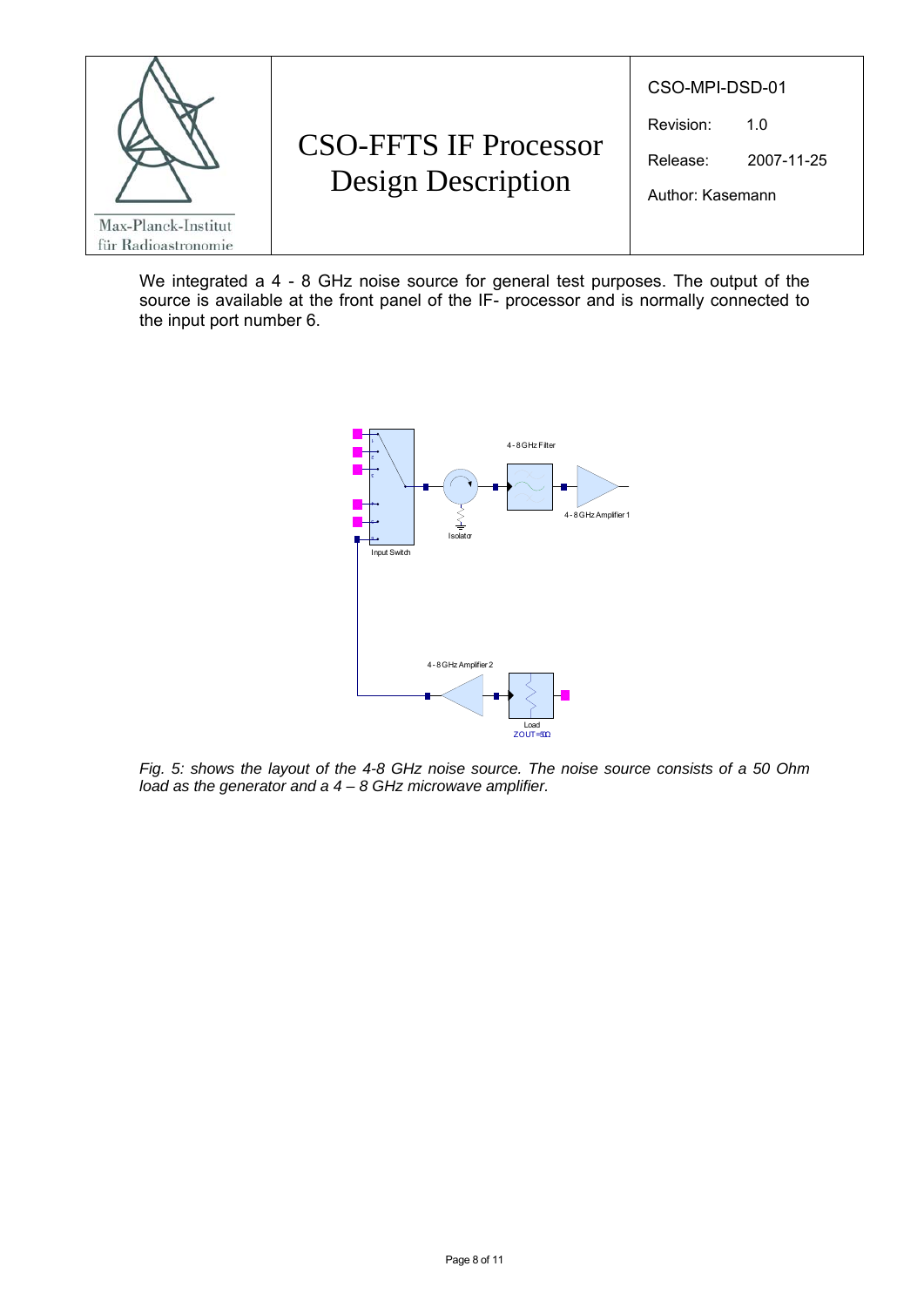

**4 System layout** 

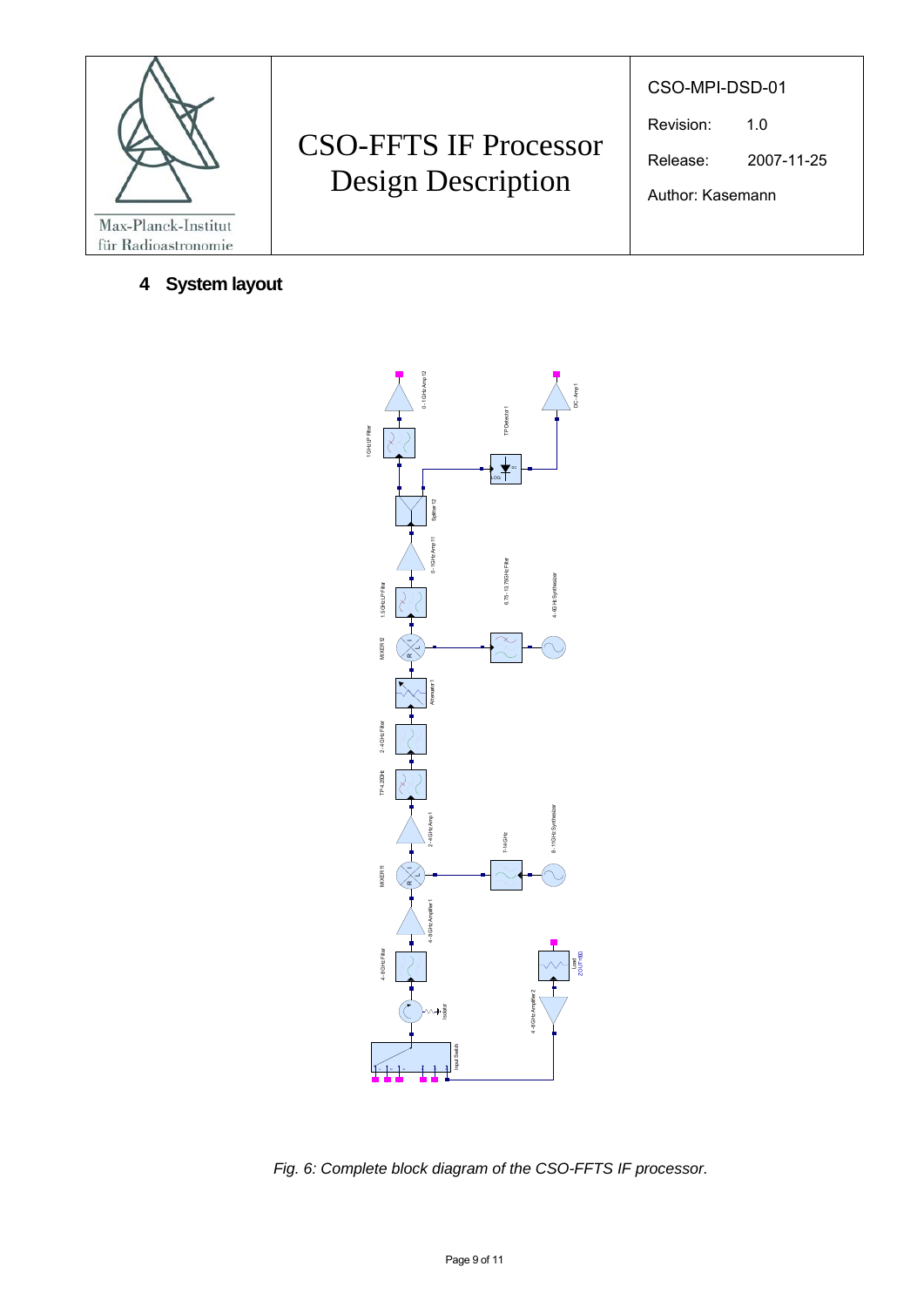

CSO-MPI-DSD-01

Revision: 1.0

Release: 2007-11-25

Author: Kasemann

#### **5 Technical Data**

We summarize the technical data of the CSO-FFTS IF-processor:

| Number of processor channels           | 1                                           |  |
|----------------------------------------|---------------------------------------------|--|
| Number of inputs per processor channel | 6                                           |  |
| Input frequency                        | $4 - 8$ GHz                                 |  |
| Input power                            | -40 dBm $\pm$ 10dB                          |  |
| Output frequency                       | $0 - 1$ GHz                                 |  |
| Output power level                     | $0 - 3$ dBm                                 |  |
| Nominal total power level (output)     | $2 - 3$ Volt (max 5 Volt)                   |  |
| Noise source output                    | $\sim$ -40 dbm                              |  |
| Interfaces                             | SMA female<br>Input:                        |  |
|                                        | Output :<br>SMA female                      |  |
|                                        | Total Power: BNC female                     |  |
|                                        | LAN:<br>RJ45, 100MBit Ethernet              |  |
| Total weight                           | Approx. 17 kg                               |  |
| Volume of the unit                     | 5 height units 19 inch for the power supply |  |
|                                        | 3 height units for the IF-system            |  |
| Power consumption of the drive system  | <30W, 230V/50Hz                             |  |